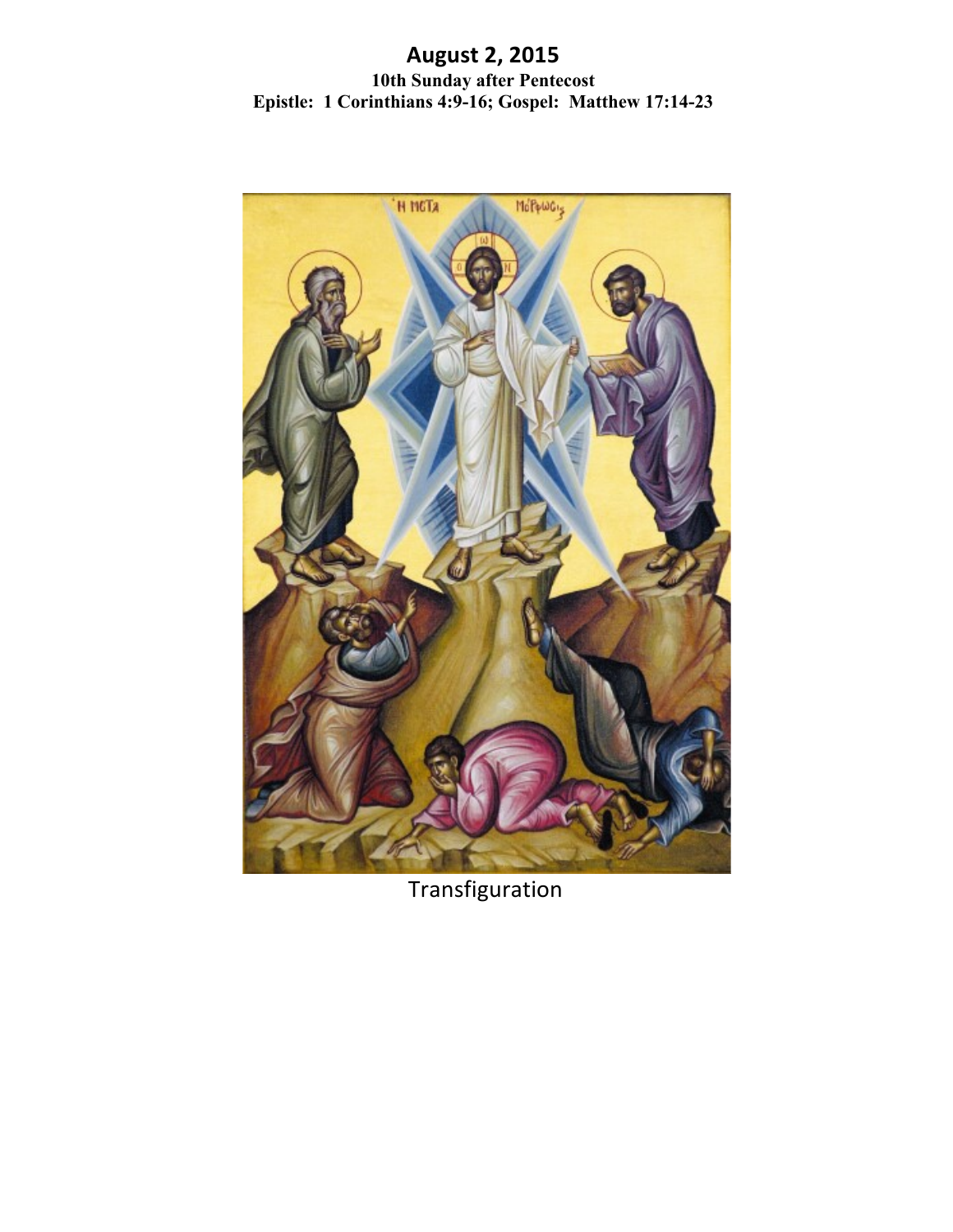

## **Holy Protection of Mary Byzantine Catholic Eparchy of Phoenix Our Lady of Perpetual Help Byzantine Catholic Church Bishop: His Grace Bishop Gerald Dino**

**Father Artur Bubnevych, Pastor Father Christopher Zugger (pastor emeritus)**

Rectory (505) 268-2877 (505) 256-1787 Frchris.zugger@gmail.com abbaolph@gmail.com www.frchriszugger.com

1837 Alvarado Dr. NE Albuquerque, New Mexico 87110 Parish Office: (505) 256-1539 Fax: (505) 256 1278 www.olphnm.org

## **SCHEDULE:**

**Sunday:** Rosary 8:30 am Festal Matins 9:00 am Divine Liturgy 10:00 am

Monday, Divine Liturgy 9:00 am Tuesday, Divine Liturgy 9:00 am Wednesday OLPH Devotions, 5:30 pm Divine Liturgy 6:00 pm Friday, Divine Liturgy 6:00 pm **Saturday**: Great Vespers 5:00 pm Divine Liturgy 6:00 pm

## **OFFICE HOURS:**

Monday - Friday: 10:00 am – 4:00 pm Thursday OFF

**Parish Advisory Board Members:** Dorothy Curl, Dave Dark, Lubomyra Kmetyk, Brian Fitzpatrick, Harry DeLap

**Parish Finance Council Members:** Matthew Blain & Eva Schuler

**Confession Schedule (Mystery of Reconciliation):** 9:30-9:50 am on Sundays, before or after weekday Liturgies, or by appointment with Father

**Mysteries of Baptism/Chrismation/Eucharist:** Must be arranged three months in advance. (Pre-Jordan requirement)

#### **Mystery of Crowning:** Must be arranged six months in advance (Pre-Cana requirement)

**Sick and Shut-Ins:** It is the family's responsibility to notify the parish office when a parishioner is in the hospital or confined to home because of sickness or old age. Father will bring the confined person the Holy Mysteries on a regular basis. It is recommended that one receive the Anointing of the Sick before any major surgery. Please don't let the priest be last to know that someone is ill!

#### **Eastern Christian Formation Program**:

All grades meet every Sunday after Liturgy for 45 min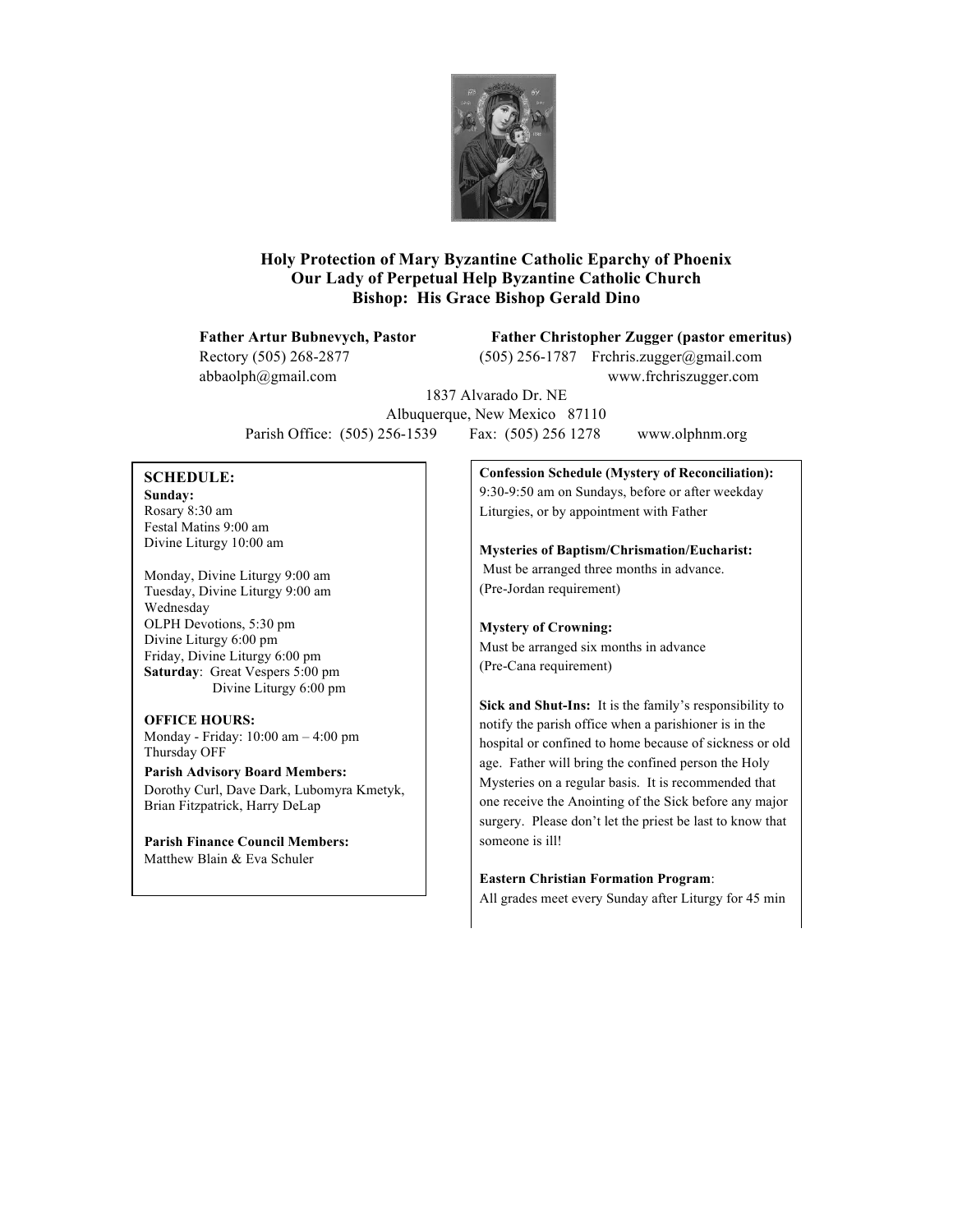**Welcome to our Church! If you are looking for a spiritual home, contact Father Artur or the office staff for more information. God bless you.**

| Today                         | $8:30$ am<br>$9:00 \text{ am}$                                                                         | Rosary<br><b>Festal Matins</b>                                                                                   |  |
|-------------------------------|--------------------------------------------------------------------------------------------------------|------------------------------------------------------------------------------------------------------------------|--|
| Canned<br>Goods<br>Collection | $10:00$ am                                                                                             | Divine Liturgy for Parish Family & Friends<br>Fr. Chris: Intention of Fr. Gene Yackanich<br>by brother Demetrius |  |
|                               | Eternal Lamp:                                                                                          | Open                                                                                                             |  |
| Monday                        | <b>Isaacius &amp; Others Venerables</b>                                                                |                                                                                                                  |  |
| August 3                      | Epistle: 2 Corinthians 2:4-15; Gospel: Matthew 23:13-22                                                |                                                                                                                  |  |
| $\curvearrowright$            | $9:00 \text{ am}$                                                                                      | Divine Liturgy                                                                                                   |  |
|                               |                                                                                                        | Blessing on Deacon James and his Family                                                                          |  |
|                               | $7:00$ pm                                                                                              | Knights of Columbus Meeting                                                                                      |  |
| <b>Tuesday</b>                | <b>Seven Youths of Ephesus Martyrs</b>                                                                 |                                                                                                                  |  |
| August 4                      |                                                                                                        | Epistle: 2 Corinthians 2:14-3:3; Gospel: Matthew 23:23-28                                                        |  |
|                               | $9:00$ am                                                                                              | Divine Liturgy                                                                                                   |  |
|                               |                                                                                                        | Blessing on Ann Rajala                                                                                           |  |
| Wednesday                     | <b>Eusignius Martyr</b>                                                                                |                                                                                                                  |  |
| August 5                      | Epistle: 2 Corinthians 3:4-11; Gospel: Matthew 23:29-39                                                |                                                                                                                  |  |
| $\boldsymbol{\times}$         | 5:30 pm                                                                                                | <b>OLPH Devotions</b>                                                                                            |  |
|                               | 6:00 pm                                                                                                | Vesper Liturgy for the Feast of Transfiguration                                                                  |  |
|                               |                                                                                                        | Blessing of Litija Bread, Mirovanije, Blessing of Fruits<br><b>Blessing on Jilek Family</b>                      |  |
| <b>Thursday</b>               |                                                                                                        |                                                                                                                  |  |
| August 6                      | <b>Transfiguration of Our Lord/Solemn Holy Day</b><br>Epistle: 2 Peter 1:10-19; Gospel: Matthew 17:1-9 |                                                                                                                  |  |
|                               | $9:00$ am                                                                                              | Divine Liturgy for Parish Family Benefactors & Friends                                                           |  |
|                               |                                                                                                        | Blessing of Fruits, Mirovanije                                                                                   |  |
| <b>Friday</b>                 | <b>Domitius Venerable Martyr</b>                                                                       |                                                                                                                  |  |
| August 7                      | Epistle: 2 Corinthians 4:13-18; Gospel: Matthew 24:27-33 & 42-51                                       |                                                                                                                  |  |
|                               | $6:00$ pm                                                                                              | Divine Liturgy                                                                                                   |  |
|                               |                                                                                                        | Blessing of Reginald Garuti by M/M MacMurchadha                                                                  |  |
| <b>August 8</b>               | <b>Emilian Bishop - Confessor</b>                                                                      |                                                                                                                  |  |
|                               | Epistle: 1 Corinthians 1:3-9; Gospel: Matthew 19:3-12                                                  |                                                                                                                  |  |
|                               | $10$ am $-3$ pm                                                                                        | Knights of Columbus Retreat                                                                                      |  |
|                               | 5:00 pm                                                                                                | <b>Great Vespers</b>                                                                                             |  |
|                               | 6:00 pm                                                                                                | Divine Liturgy                                                                                                   |  |
|                               |                                                                                                        | Blessing on Tim & Jenny Ford                                                                                     |  |
| <b>Sunday</b>                 | <b>11th Sunday After Pentecost</b>                                                                     |                                                                                                                  |  |
| August 9                      | Epistle: 1 Corinthians 9:2-12; Gospel: Matthew 18:23-35                                                |                                                                                                                  |  |
|                               | 8:30 am                                                                                                | Rosary                                                                                                           |  |
|                               | $9:00 \text{ am}$                                                                                      | <b>Festal Matins</b>                                                                                             |  |
|                               | $9:30$ am                                                                                              | Confessions                                                                                                      |  |
|                               | $10:00$ am                                                                                             | Divine Liturgy for Parish Family & Friends                                                                       |  |
|                               |                                                                                                        | Fr. Chris: Open                                                                                                  |  |
|                               | Eternal Lamp:                                                                                          | Open                                                                                                             |  |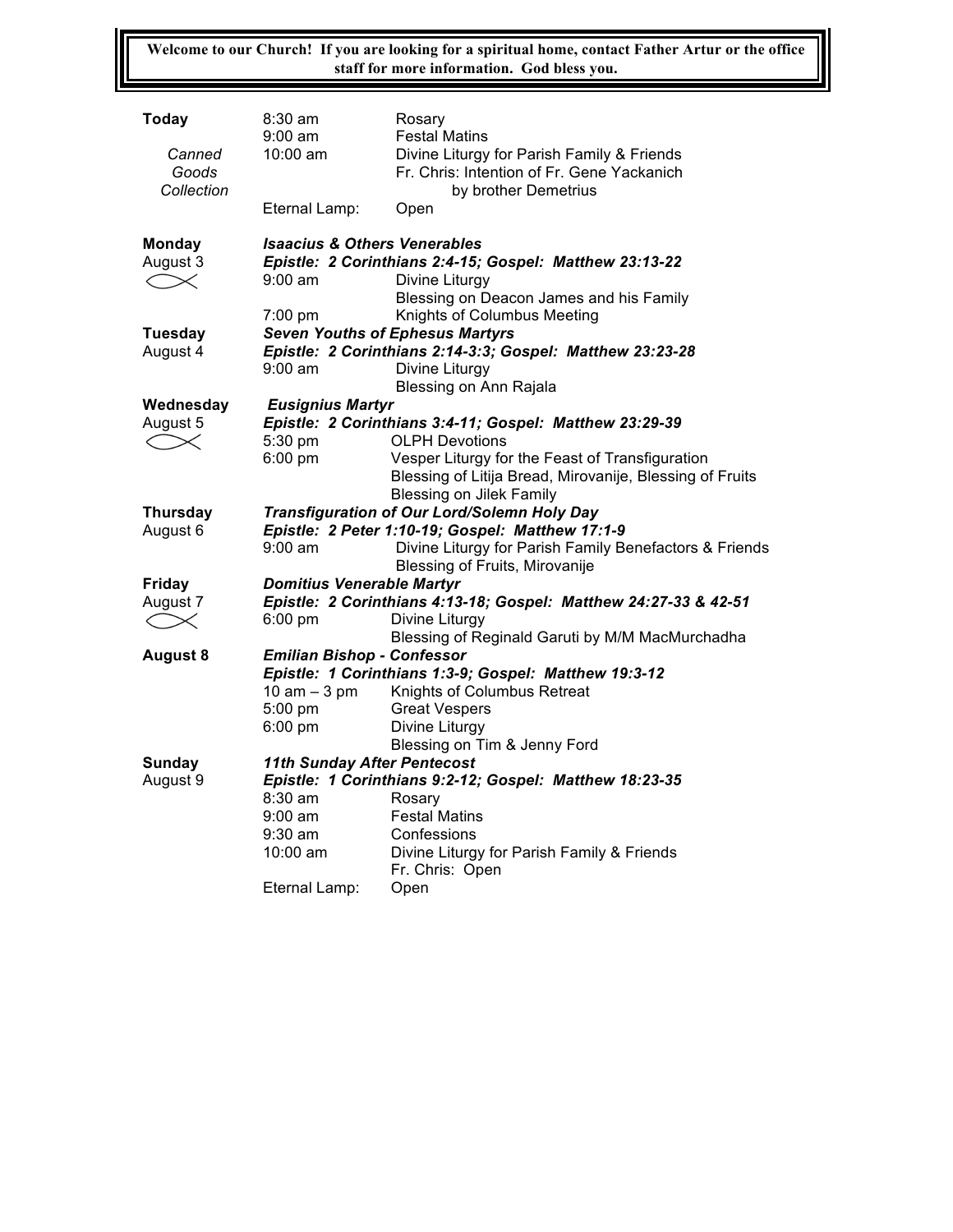#### *Physician and Help of those in sickness, Redeemer and Savior of the infirm;* O Master and Lord of all, grant healing to your servants. Be clement, show mercy to those who have sinned much, and deliver them, O Christ, from their Iniquities, that they may glorify Your might divine!

Fr. Julian Gnall Fr. Anthony Romero



Roy Smith Sven & Barbara Svensson Michele Koetter Abraham Haddad Lillian Murphy Stephen Horner Demetrius Yackanich Jenny Ford Marilyn Fore Robert Hasaka Frank & Martha Arden Pricilla Hughes Sharif Rabadi Threima Leech Alicia Wells **Mike Harahuc** Tony Lucero

Paola Terlaza Henry Zugger John & Margie Disque Phillip Fall Walter Jakymiw Olga Bodnar Frances Brannan John Deflice Kristoff Rajala Jordan Smith Marge Merrills Maggie Batsel Katrina Anderson Belita Halber

Laura Dominguez Robert Zadel William Frank Joseph Koetter Mary Nell Preisler Jackie De Paolis Donny Terry Mary Murphy Lorraine Hubbell Quintin Santamaria & Family Heather Mattax Larry Bennett Chris Overlin Mary Ellis

Prayers in honor of and to the Blessed Virgin are a powerful weapon *against sin, and for healing.* 

Glorious Mysteries are recited on Sunday, Tuesday & Thursday; Joyful Mysteries on Monday & Saturday; Sorrowful Mysteries on Wednesday & Friday.

If you recite the Rosary at home, please offer these intentions, and join us *on Sunday at 8:30 am. Those who recite the Akathist to the Mother of God* or the Rosary receive a partial indulgence when they do so in private, plenary indulgence when they do so as a group



## **Intentions of the Rosary**

- 1<sup>st</sup> Decade: Help for persecuted Catholics, especially in communist and Islamic states
- 2<sup>nd</sup> **Decade:** Spiritual and physical growth of our parish and the Byzantine Catholic Church
- **3<sup>rd</sup> Decade**: Increase in vocations to priesthood, diaconate, and consecrated life to serve
- the **Byzantine Catholic Church**
- **4<sup>th</sup> Decade**: Repose of the souls who have no one praying for them
- **5<sup>th</sup> Decade:** Healing of the sick in body, mind and soul

## **Holy Father's Intentions for June**

**Universal: Immigrants and refugees. That immigrants and refugees may find welcome and** respect in the countries to which they come.

**Evangelization:** Vocations. That the personal encounter with Jesus may arouse in many young people the desire to offer their own lives in priesthood or consecrated life.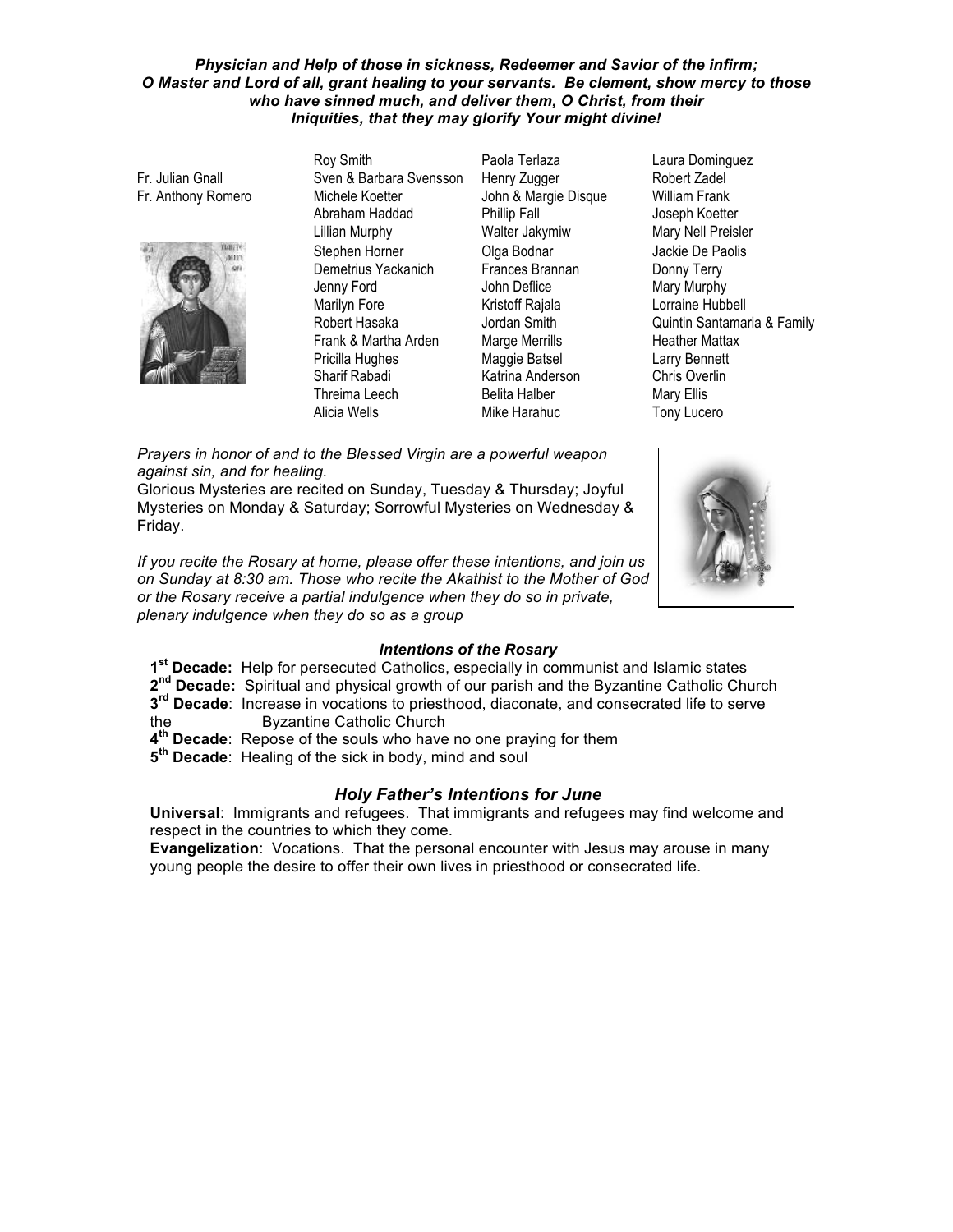*VOCATION ICON Today: Gloetzner Next Sunday: Blocks*



### **HIDDEN TREASURES OF BYZANTIUM**

Twenty-eight enlightened souls from our parish want to attend the Santa Fe Desert Chorale's performance of inspiring Byzantine music on August 9, 4:00 p.m., at The Cathedral of St. John here in Albuquerque. Seats for this performance are selling well and the box office cannot reduce ticket prices more than their standard group discount. As a group, each adult ticket is \$31.50. Student tickets are \$20, there are five students attending. This ticket price is tier 2 seating, in front of the choir but towards the back.

Please, if you have responded to Pam Pettit that you want to go but cannot pay this price, please speak with her as soon as possible. **Pam has purchased all of the tickets and** will have them available for pickup here at **the church on today.** Please bring payment for your ticket(s) on August 2. She can also be reached at 299-1609 if you need to make payment arrangements at some other time.

**Outing with children** and parents in the park on Sunday, August 9, after Divine Liturgy. Please, bring sport clothes and lots of energy!!!

| <b>DATE</b> | <b>READER</b> | <b>TROJCA</b>       | <b>GREETER</b> | <b>HOST</b> |
|-------------|---------------|---------------------|----------------|-------------|
| 8/9         | Dave Dark     | <b>Grace Brewer</b> | Samia Rabadi   | Plut        |

**Barbara's Hall Report:**

Thanks to everyone who helped with the Ordination Brunch for Father Tyler, especially Evie Jilek and Carol Donlin. Everything was spectacular, especially the trays of red and green enchiladas, and the beautifully decorated carrot cake, which I hear is a favorite of Father Tyler's!

Thanks to everyone who did the dishes, cleared the tables, and helped with the clean up. Father Tyler, may God grant you many happy and blessed years. Enjoy New York and the Eparchy of Passaic. And it was a joy to see Bishop Kurt again!

#### All Ladies-please join us for **OLPH Happy Hour!**

To be held Monday, August  $17<sup>th</sup>$  from 6-8 pm in the OLPH hall.

We'll have smoothie drinks and lots of time to socialize together.

Please bring Happy Hour Hors D'oeuvres (snacks) to share.

Contact Alicia at 720-280-0710 or Cindy at 505-303-0082 for more information.

### **ATTENTION!!! Stuffed Cabbage Sale!!!**

Frozen cabbage rolls are available in the hall.

\$10 for 10 rolls cooked. \$7 for 10 rolls uncooked. Available today after the Divine Liturgy.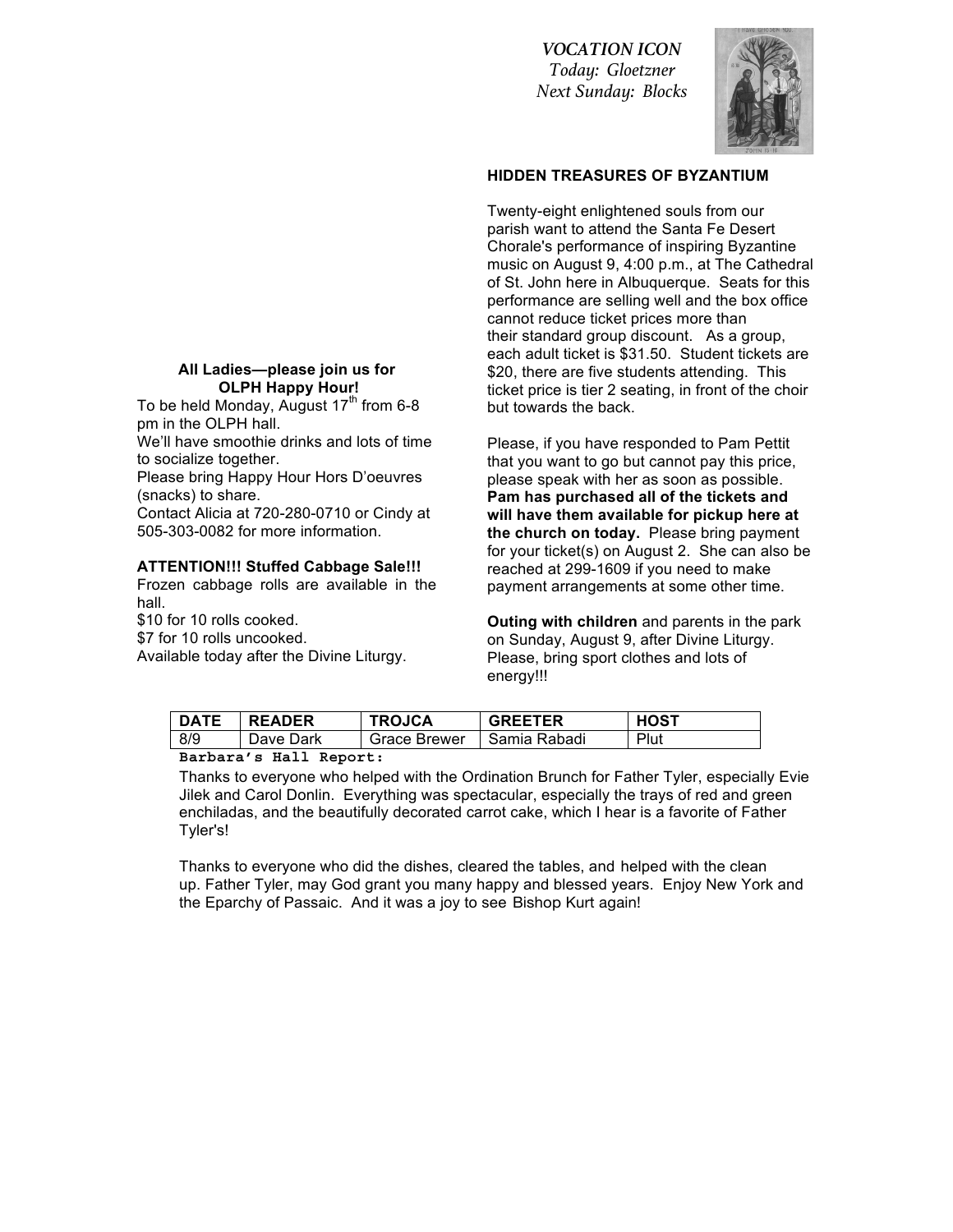| <b>Coming Events-Mark Your Calendars Now!</b> |                                                         |  |  |  |
|-----------------------------------------------|---------------------------------------------------------|--|--|--|
| Thursday, August 6                            | Solemn Feast of the Transfiguration: Blessing of Fruit  |  |  |  |
|                                               | after each Liturgy                                      |  |  |  |
|                                               | Divine Liturgy: Vigil on Wed., 6:00 PM and on Thur. at  |  |  |  |
|                                               | $9:00$ AM                                               |  |  |  |
| Saturday, August 15                           | Solemn Feast of the Dormition of the Theotokos, Holyday |  |  |  |
|                                               | of Obligation                                           |  |  |  |
|                                               | Divine Liturgy: Vigil on Friday at 6:00 PM and on       |  |  |  |
|                                               | Saturday at 9:00 A                                      |  |  |  |
|                                               | Blessing of Flowers and Plants after each Liturgy       |  |  |  |
| Saturday, August 29                           | Simple Feast of the Beheading of John the Baptist       |  |  |  |
|                                               | Divine Liturgy: Saturday, 9:00 AM                       |  |  |  |

## **MEN UNDER CONSTRUCTION**

### **The!9th Annual!Archdiocesan!Men's!Conference** Saturday, August 8, 2014 Late-Registration and breakfast begin at 7:00 am; Conference at 8:00 am **AT St. Pius X High School**

Our day includes motivational talks, men's fellowship, Mass, Benediction and the Sacrament of Reconciliation available throughout the day. We are featuring nationally renowned speakers Mr. Jesse Romero and Fr. Bill Casey. Breakfast and lunch will be provided.

Jesse and Fr. Bill will present the following: Three Types of Men: Wolves, Sheep & Sheepdogs **Bullet Proof Faith** Loyal Sons of the Church: Knowing and Defending the Faith The Devil: Father of Lies, Murderer From the Beginning

The cost is \$30. Scholarships available. Open to all men, ages 18 and up (teen boys 15 and up welcome with an adult). Please register early (so that we can place a more accurate food order)!

Register at: www.mucnm.com or call 505-831-8253.



From Curt Kuper of Project Defending Life:

#### Recently four moms were turned around from getting abortions and one woman is having triplets! Also, over 120 women have been helped at Women's Pregnancy **Options for Life at PDL so far this year!**

Many lives have been saved (praise God!) and this could not be done without your prayers and support of the pregnancy resource center at PDL and the Sidewalk Advocates – we are very grateful!

Special thanks also to the Franciscan Friars of the Renewal, Father Artur, and Sister Immolatia for leading us in prayer in front of the abortion mill.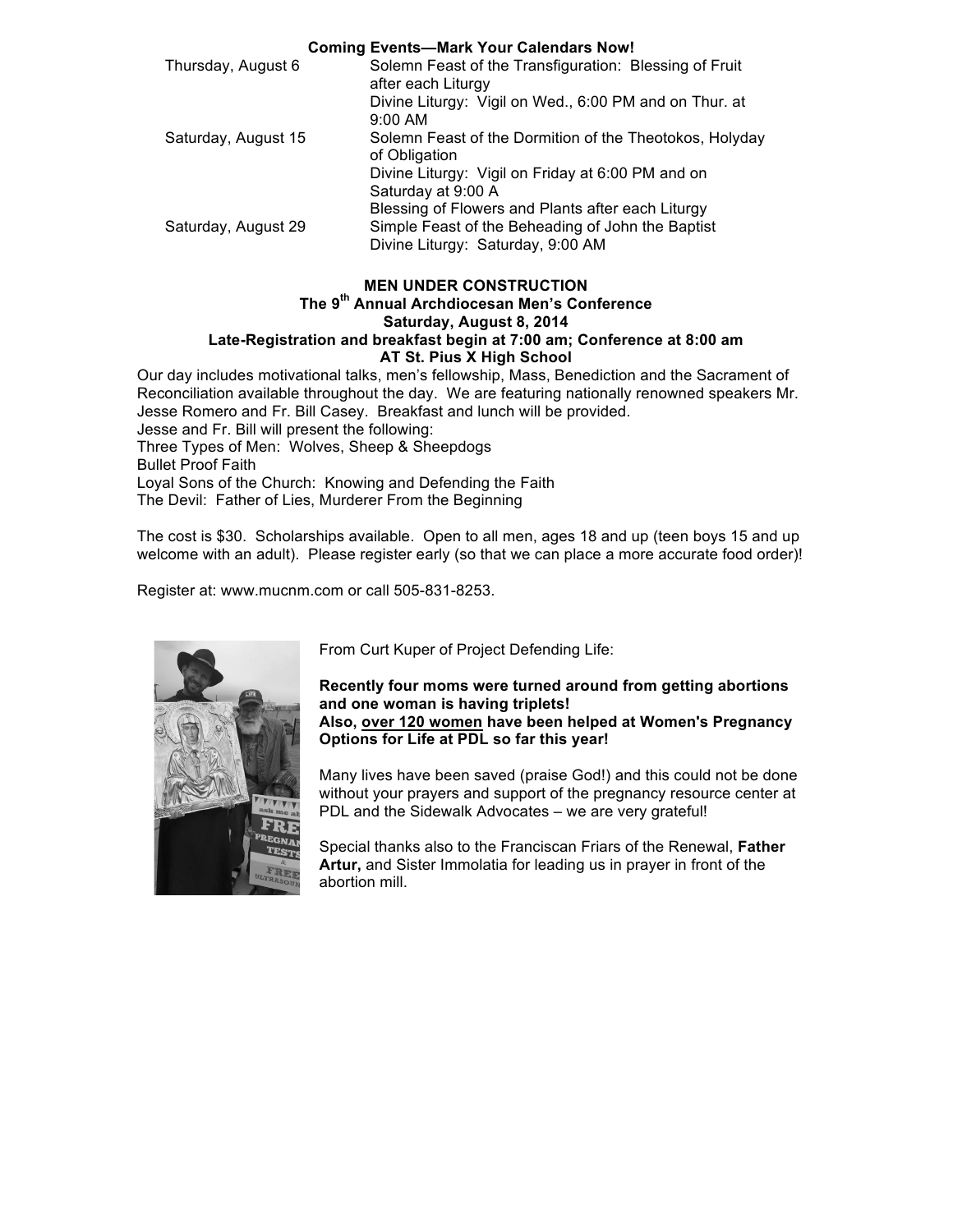# Flowers Associated With the Mother of God

You can use this list if you want plants dedicated to Mary in your garden for the fall or spring, and to help you plan to buy / pick flowers to bring to church to be blessed at the **Dormition services.** 

Our Lady has an association with many flowers for life events as well as before her death. Both the ancient Church and medieval Europe assigned different flowers to parts of her life, or to reflect qualities of her life.

**Roses and Lilies: Mary was associated with .** this passage from the *Song of Songs* (2:1) *I* am the Rose of Sharon, The lily of the *valleys.* Dried rose buds were used to make the first rosaries, and lilies became a symbol of purity while their yellow anthers (the long stems inside the bloom) are "the glowing light of her soul"(Venerable Bede, 7<sup>th</sup> century. Red roses are for Mary's suffering, white for her joy, and yellow for her glories.

**Rose:** The rose is regarded as the "queen of flowers", and often symbolizes Mary, the Queen of Heaven. Also an almost universal symbol of perfect love, its color, perfection of form, and fragrance, as well as its thorns signifies Mary's role in salvation history as the Mother of God the Savior who was crowned with thorns and shed His blood on the Cross for love of mankind. The rose, arising from a thorny bush, also signifies Mary, the Mystical Rose, who is, as William Wordsworth wrote "*our fallen Nature's solitary boast***", who** alone of the human race was conceived without sin.

It also may contain a parallel with the fiery thorn bush from which God *spoke* to Moses: Mary, immaculately conceived, was the means through!which!God *became* Man,!The!Word! made flesh.

**Marigolds:** The marigold was called Mary's Gold by early Christians who placed the flowers around statues of Mary, offering the blossoms in place of coins. It was told that Mary used the blossoms as coins.

A legend says that during the Flight into Egypt the Holy Family was accosted by a band of thieves. They took Mary's purse and when they opened it, marigolds fell out.

**Spearmint: in France, this is known as "Our !** Lady's Mint".

**Violets:** The lowly violet was associated with humility and became known as Our Lady's Modesty. It was said to have blossomed when Mary said to the Angel Gabriel, who had come to tell her she was to bear the Son of God, "Behold, I am the handmaid of the Lord."

**Rosemary:** Legend has it that rosemary shrubs were silent as they journeyed through the Egyptian countryside while the other bushes crackled and snapped as they passed through them. The rosemary bushes parted very quietly so they could pass through them, and then closed behind them so that the soldiers could not see where they had fled.

**Lavender: Mary laid the swaddling clothes!of!Jesus!on!a!Lavender!bush!to! dry.** His clothes had a beautiful fresh scent and the flowers took that scent up. Lavender was used to freshen linens just like we do today, and bedding and sick rooms. It also was used to deter moths and no Victorian home could do without lavender.

Why do we bless flowers and herbs on August 15<sup>th</sup>? Wait for next week's bulletin to find out. And we'll tell why strawberries get added in!